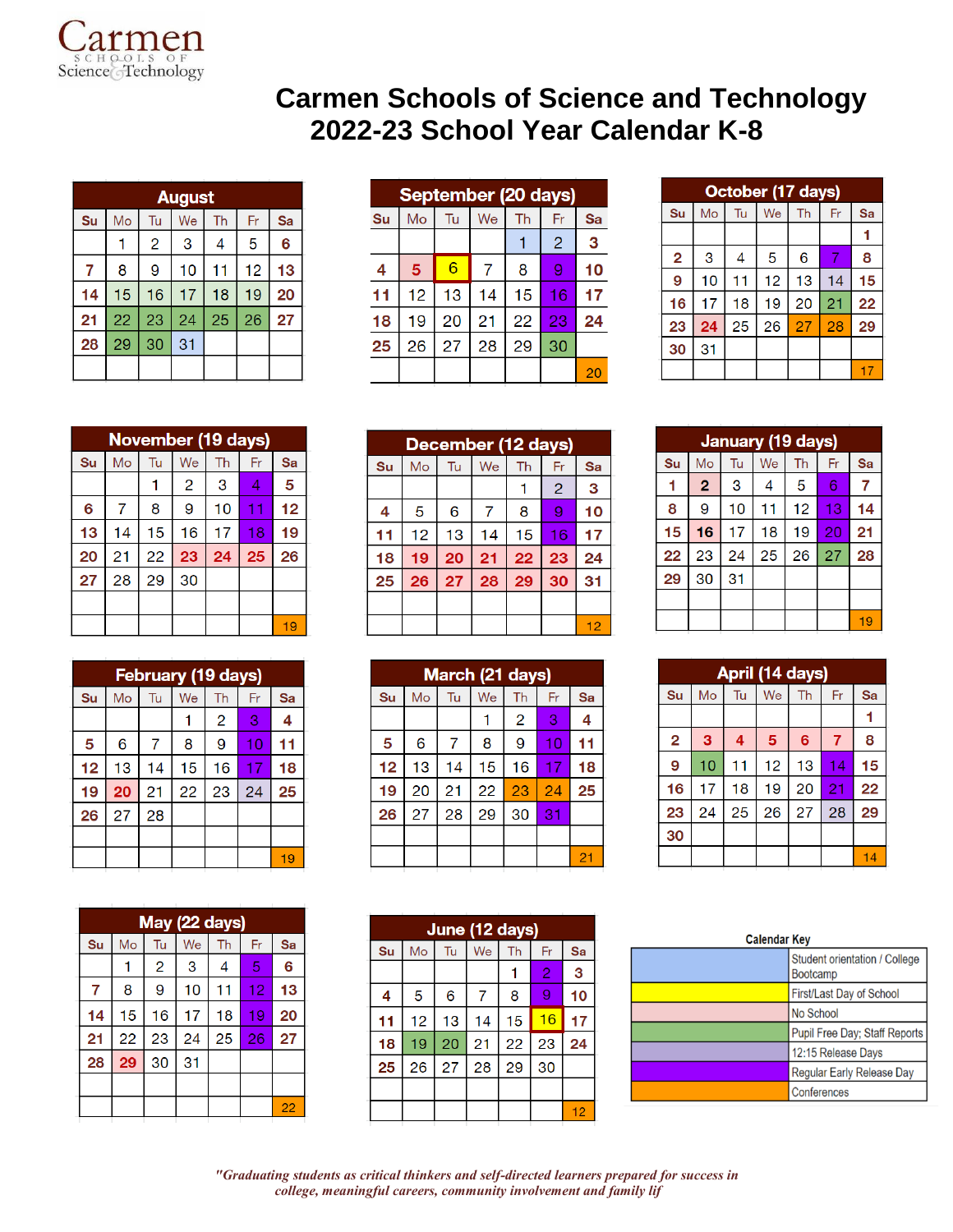

 **August 15-19:** New Staff Professional Development (PD)

**August 22-30:** All Staff Professional Development (PD)

**August 31- Sept. 2:** Student Orientation & College Boot Camp

**September 5:** NO SCHOOL: Labor Day

**September 6:** First Day of School

**September 30 –** Staff PD, No Students

**October 14 –** 12:15 pm Dismissal for K-8

**October 21:** Staff Professional Development (Q1 Data Day)

**October 24:** No School

**October 27- 28:** Family-Teacher Conferences **/ Student Led Conferences**

**November 23-25:** Thanksgiving Break

**December 2:** 12:15pm Dismissal for K-8

**December 19- January 2:** Winter Break

**January 16:** NO SCHOOL: MLK Jr. Holiday

**January 27:** Staff Professional Development: Q2 Data Day

**February 20:** NO SCHOOL: Presidents Day

**February 24:** 12:15pm Dismissal for K-8

**March 23-24:** Family-Teacher / Student Led Conferences

**April 3-April 7:** Spring Break

**April 10:** Staff Professional Development (Q3 Data Day)

**April 28**: 12:15pm Dismissal for K-8

**May 19:** *College Signing Day (K4-11th grade students invited) \*\**

**May 26:** *Carmen Day \*\**

**May 29:** NO SCHOOL: Memorial Day

**June 16:** Last Day of School

**June 15-18:** Graduation

*Calendar dates may change due to inclement weather.*